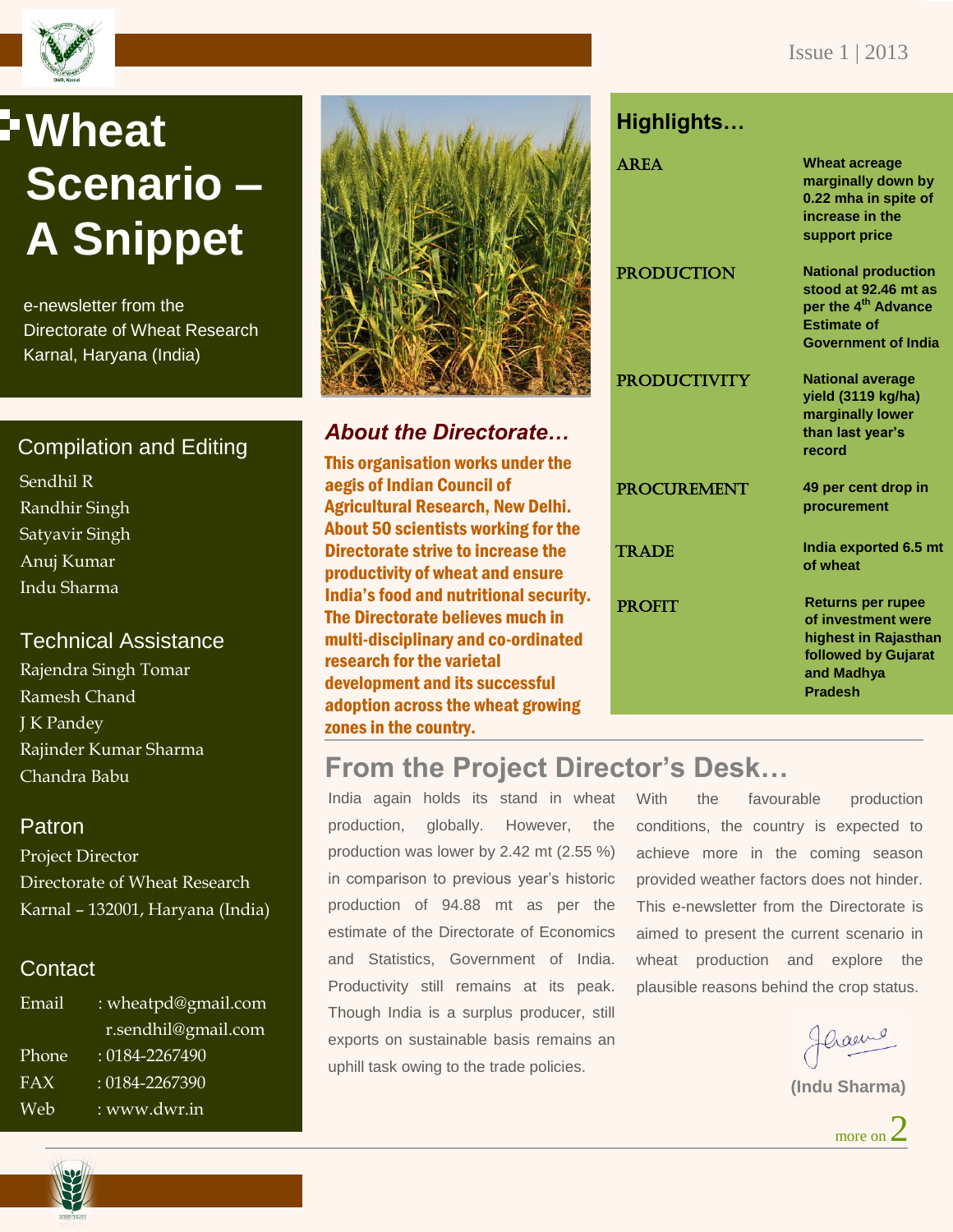#### **Quantum change in area, production and productivity**

|                         |                     | 2011-12                      |                  |                     | 2012-13*                     |                  |                               | <b>Quantum Change in</b>     |                  |
|-------------------------|---------------------|------------------------------|------------------|---------------------|------------------------------|------------------|-------------------------------|------------------------------|------------------|
| <b>State/Country</b>    | Area<br>$(000'$ ha) | <b>Production</b><br>(000't) | Yield<br>(kg/ha) | Area<br>$(000'$ ha) | <b>Production</b><br>(000't) | Yield<br>(kg/ha) | Area<br>(000 <sup>th</sup> a) | <b>Production</b><br>(000't) | Yield<br>(kg/ha) |
| <b>Andhra Pradesh</b>   | 8                   | 11                           | 1375             | 8                   | $\overline{7}$               | 875              | $\pmb{0}$                     | $-4$                         | $-500$           |
| <b>Assam</b>            | 53                  | 60                           | 1147             | 48                  | 57                           | 1188             | $-5$                          | $-3$                         | 40               |
| <b>Bihar</b>            | 2142                | 4725                         | 2206             | 2215                | 5375                         | 2427             | 73                            | 650                          | 221              |
| Chhattisgarh            | 109                 | 133                          | 1227             | 101                 | 141                          | 1396             | $-7$                          | 8                            | 170              |
| Gujarat                 | 1351                | 4072                         | 3014             | 1050                | 3135                         | 2986             | $-301$                        | $-937$                       | $-28$            |
| Haryana                 | 2522                | 12686                        | 5030             | 2497                | 11117                        | 4452             | $-25$                         | $-1569$                      | $-578$           |
| <b>Himachal Pradesh</b> | 357                 | 596                          | 1671             | 359                 | 543                          | 1514             | $\mathbf{2}$                  | $-52$                        | $-156$           |
| Jammu & Kashmir         | 296                 | 500                          | 1689             | 296                 | 416                          | 1404             | $\bf{0}$                      | $-84$                        | $-285$           |
| Jharkhand               | 159                 | 303                          | 1908             | 156                 | 267                          | 1716             | $-3$                          | $-35$                        | $-192$           |
| Karnataka               | 225                 | 193                          | 858              | 234                 | 172                          | 735              | 9                             | $-21$                        | $-123$           |
| <b>Madhya Pradesh</b>   | 4889                | 11539                        | 2360             | 5300                | 13133                        | 2478             | 411                           | 1595                         | 118              |
| <b>Maharashtra</b>      | 843                 | 1313                         | 1558             | 594                 | 875                          | 1473             | $-249$                        | $-438$                       | $-84$            |
| Odisha                  | 1.46                | 2.40                         | 1644             | 1.28                | 2.14                         | 1672             | $-0.18$                       | $-0.26$                      | 28               |
| Punjab                  | 3528                | 17280                        | 4898             | 3522                | 16106                        | 4573             | $-6$                          | $-1174$                      | $-325$           |
| Rajasthan               | 2935                | 9320                         | 3175             | 2820                | 8954                         | 3175             | $-115$                        | $-366$                       | $\bf{0}$         |
| <b>Uttar Pradesh</b>    | 9731                | 30293                        | 3113             | 9734                | 30302                        | 3113             | $\mathbf{3}$                  | 9                            | $\mathbf{0}$     |
| <b>Uttarakhand</b>      | 369                 | 878                          | 2379             | 358                 | 838                          | 2341             | $-11$                         | $-40$                        | $-39$            |
| <b>West Bengal</b>      | 316                 | 873                          | 2765             | 322                 | 907                          | 2817             | 6                             | 34                           | 51               |
| <b>Others</b>           | 92                  | 177                          | 1920             | 31                  | 110                          | 3514             | $-61$                         | $-67$                        | 1594             |
| <b>INDIA</b>            | 29865               | 94882                        | 3177             | 29647               | 92458                        | 3119             | $-218$                        | $-2424$                      | $-58$            |

*Note: \* indicates the 4th advance estimates from the Directorate of Economics and Statistics (DES), New Delhi.*

Production in 2012-13 fall by 2.42 mt in comparison to 2011-12 owing to the productivity decline by 58 kg/ha (1.84 %) followed by marginal reduction in area by 0.22 mha (0.73 %). Weather parameters that favored last crop season didn't go well with this season bringing down the country's production at 92.46 mt. State wise analysis indicates that Uttar Pradesh grows more wheat (9.73 mha), followed by Madhya Pradesh (5.30 mha) and Punjab (3.52 mha). Uttar Pradesh again holds the prime position in wheat production (32.77 % of India's production). The state has produced 30.30mt, followed by Punjab (16.11 mt) and Madhya Pradesh (13.13 mt). In comparison to 2011-12, current year productivity declined due to significant reduction in yield of major wheat growing states. Haryana and Punjab which registered record yield in 2011-12, failed to continue the spurt momentum. Productivity declined by 578 kg/ha in Haryana and 325 kg/ha in Punjab. Consequent to this, Punjab replaces Haryana in highest productivity. However, Uttar Pradesh and Rajasthan maintain their productivity level. Despite a fall in yield, states located in north eastern plains zone like Assam, Bihar, Odisha and West Bengal shows a significant increase in the crop yield ranging from 221 kg/ha (Bihar) to 28 kg/ha (Odisha). Productivity decline was highest in Haryana, followed by Andhra Pradesh and Punjab. Interestingly, states that are grouped under 'others' category indicate a productivity increase of 1594 kg/ha which is a huge figure by any yardstick. The reason was the placement of many of the north eastern states like Arunachal Pradesh, Manipur, Meghalaya, Nagaland, Sikkim and Tripura that yielded more wheat in the current crop season owing to several developmental and extension programmes targeted for that region.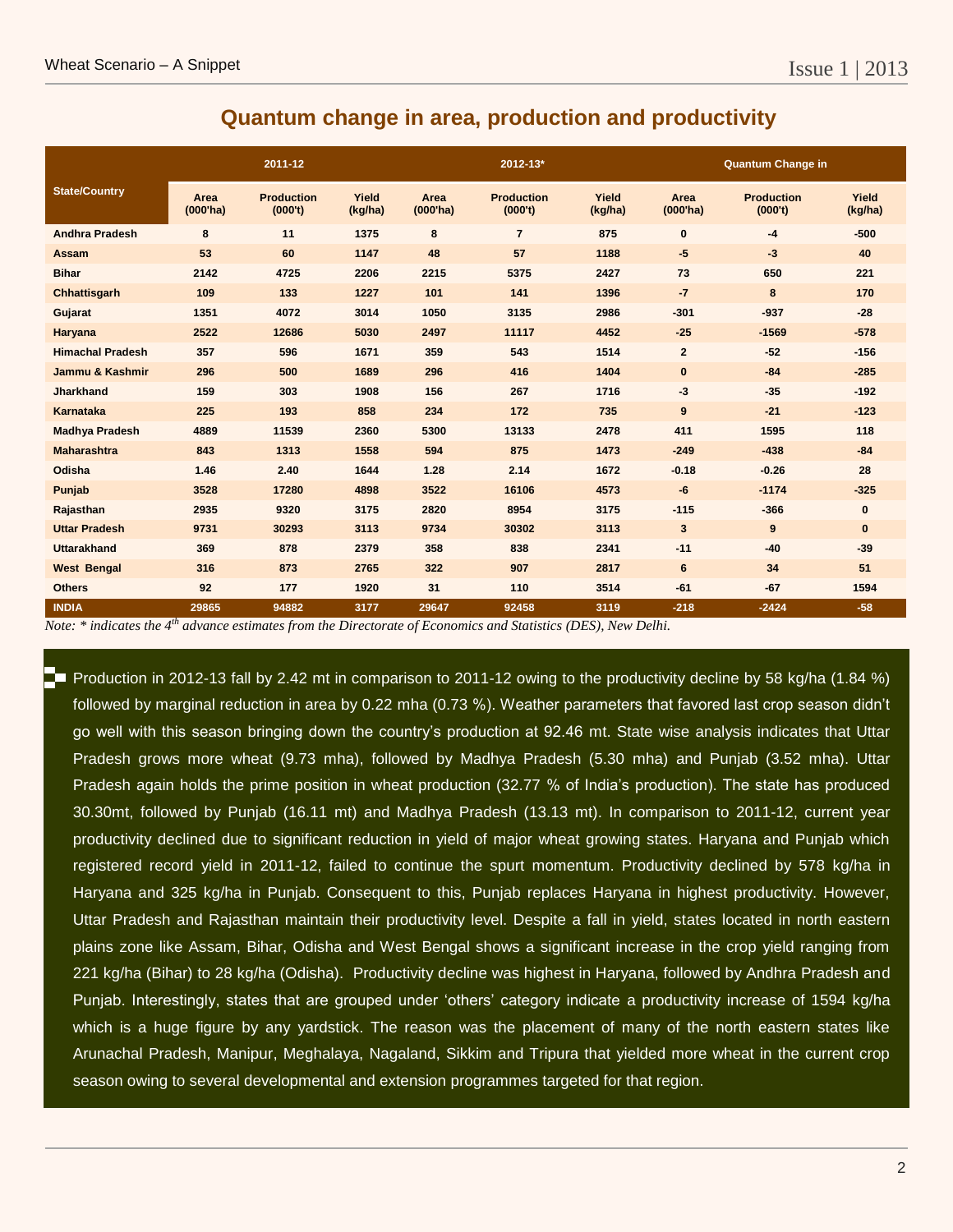#### **Contribution of yield and area to wheat production (2012-13)**

|                         | Change in production in 2012-13*<br>over 2011-12 |                            | % contribution by |          |  |
|-------------------------|--------------------------------------------------|----------------------------|-------------------|----------|--|
| <b>State/Country</b>    | Quantity<br>(in '000 tonnes)                     | <b>Deviation</b><br>(in %) | Area              | Yield    |  |
| <b>Andhra Pradesh</b>   | -4                                               | $-36.36$                   | $\bf{0}$          | $-36.36$ |  |
| Assam                   | $-3$                                             | $-5.47$                    | $-8.69$           | 3.53     |  |
| <b>Bihar</b>            | 650                                              | 13.76                      | 3.42              | 10.00    |  |
| Chhattisgarh            | 8                                                | 6.16                       | $-6.73$           | 13.82    |  |
| Gujarat                 | $-937$                                           | $-23.01$                   | $-22.28$          | $-0.94$  |  |
| <b>Haryana</b>          | $-1569$                                          | $-12.37$                   | $-0.99$           | $-11.49$ |  |
| <b>Himachal Pradesh</b> | $-52$                                            | $-8.78$                    | 0.64              | $-9.36$  |  |
| Jammu & Kashmir         | $-84$                                            | $-16.89$                   | $\bf{0}$          | $-16.89$ |  |
| <b>Jharkhand</b>        | $-35$                                            | $-11.63$                   | $-1.73$           | $-10.08$ |  |
| Karnataka               | $-21$                                            | $-10.88$                   | 4.00              | $-14.31$ |  |
| <b>Madhya Pradesh</b>   | 1595                                             | 13.82                      | 8.40              | 5.00     |  |
| <b>Maharashtra</b>      | $-438$                                           | $-33.36$                   | $-29.54$          | $-5.42$  |  |
| Odisha                  | $-0.26$                                          | $-10.83$                   | $-12.33$          | 1.71     |  |
| Punjab                  | $-1174$                                          | $-6.79$                    | $-0.17$           | $-6.64$  |  |
| Rajasthan               | $-366$                                           | $-3.93$                    | $-3.93$           | $\bf{0}$ |  |
| <b>Uttar Pradesh</b>    | 9                                                | 0.03                       | 0.03              | $\bf{0}$ |  |
| <b>Uttarakhand</b>      | $-40$                                            | $-4.56$                    | $-2.98$           | $-1.62$  |  |
| <b>West Bengal</b>      | 34                                               | 3.91                       | 2.01              | 1.86     |  |
| <b>Others</b>           | $-67$                                            | $-38.00$                   | $-66.13$          | 83.02    |  |
| <b>INDIA</b>            | $-2424$                                          | $-2.55$                    | $-0.73$           | $-1.84$  |  |

Fall in production quantity was more evident in Haryana, followed by Punjab and Gujarat. In percentage terms, it was highest in Maharashtra, followed by Andhra Pradesh and Gujarat. Increased production was noticed in Madhya Pradesh, Bihar, West Bengal, Uttar Pradesh and Chhattisgarh. Barring Chhattisgarh, both area and yield contributed positively to the respective state production but in different magnitude. For instance, in Madhya Pradesh, contribution by area (8.40 %) was more in comparison to yield (5 %). In the case of Bihar, it is a reverse. Overall, decline in productivity (1.84 %) and area (0.73 %) pull down India's production.

*Note: \* indicates the 4th advance estimates from the DES, New Delhi.*

#### **Selected state wise procurement of wheat (in lakh tonnes) in India**

| <b>States/UTs</b>        | 2012-13 | 2013-14*                     |
|--------------------------|---------|------------------------------|
| <b>Bihar</b>             | 7.72    | $\overline{a}$               |
| Chandigarh               | 0.17    | 0.07                         |
| <b>Delhi</b>             | 0.31    |                              |
| Gujarat                  | 1.56    | 0.75                         |
| Haryana                  | 86.65   | 51.3                         |
| <b>Himachal Pradesh</b>  | 0.01    | $\qquad \qquad \blacksquare$ |
| <b>Jammu and Kashmir</b> | 0.09    |                              |
| <b>Madhya Pradesh</b>    | 84.93   | 46.5                         |
| <b>Maharashtra</b>       | 0.02    | $\overline{\phantom{a}}$     |
| Punjab                   | 128.34  | 88.92                        |
| Rajasthan                | 19.64   | 5.17                         |
| <b>Uttar Pradesh</b>     | 50.63   | 2.1                          |
| <b>Uttarakhand</b>       | 1.39    | 0.02                         |
| <b>West Bengal</b>       | 0.02    | $\qquad \qquad \blacksquare$ |
| India                    | 381.48  | 194.11                       |

*Note : \* indicates the procurement estimates in 2013-14 marketing season. Source: Ministry of Consumer Affairs, Food and Public Distribution* (*Government of India*)*.*

 $\Box$  FCI, the nodal central agency, along with other State agencies procured wheat at the Minimum Support Price (MSP) of `13500/tonne in 2012-13. As usual, Punjab, Haryana and Madhya Pradesh contributed more to the central grain pool. In 2012-13 marketing season, wheat procurement stood at 38.15 mt. But in the current season, wheat procurement dropped by 49 % and it is estimated at 19.41 mt. The plausible reasons were strong buying by private traders, stockholding by farmers and production drop in major wheat growing states.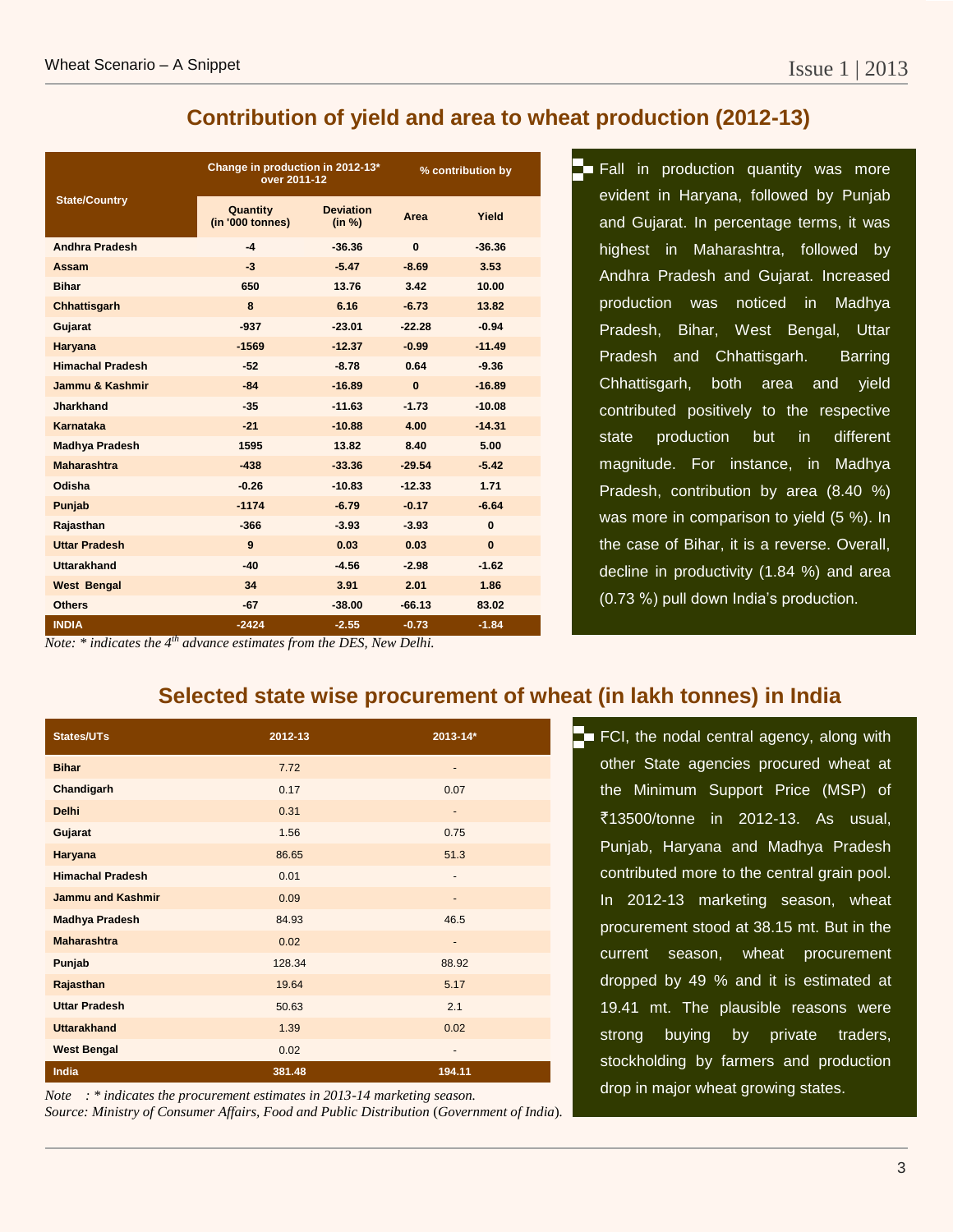#### **Buffer Stock Position**

**Buffer stocks are required to (i) feed the population under Targeted Public Distribution System (TPDS) and other** welfare schemes, (ii) ensure food security during the periods when production is short of normal demand during bad agricultural years and (iii) stabilize prices during period of production shortfall through open market sales. The buffer norm for wheat w.e.f 20.04.2005 is 8.2 mt (Jan), 4 mt (Apr), 17.1 mt (July) and 11 mt (Oct). In addition to buffer norms, Government has prescribed a Strategic Reserve of 30 lakh tonnes of Wheat w.e.f. 01.07.2008. Stock of wheat in central pool is 42.40 mt as on 01.07.2013 (Storage: 42.14 mt and Transit: 0.26 mt). Stock of wheat in FCI is 13.76 mt as on 01.07.2013 (Storage: 13.50 mt and Transit: 0.26 mt).

*Source: Ministry of Consumer Affairs, Food and Public Distribution* (*Government of India*)*.*

| S.No. | <b>Export quantity (item wise) in tonnes</b>     | 2011-12   | 2012-13                |  |
|-------|--------------------------------------------------|-----------|------------------------|--|
| 1.    | Durum wheat                                      | 314435.06 | 2326985.40             |  |
|       | A. Durum wheat of seed quality                   | 147.00    | 173.90                 |  |
|       | <b>B.</b> Other durum wheat                      | 314288.06 | 2326811.50             |  |
| 2.    | Other wheat and meslin                           | 426311.68 | 4169217.62             |  |
|       | A. Wheat seed                                    | 25840.40  | 346778.28              |  |
|       | <b>B.</b> Wheat (not seed) for human consumption | 395768.34 | 3817683.25             |  |
|       | <b>C.</b> Other meslin                           | 4702.94   | 4756.09                |  |
|       | <b>Total wheat exports</b>                       | 740746.74 | 6496203.02             |  |
|       |                                                  |           |                        |  |
| S.No. | Import quantity (item wise) in tonnes            | 2011-12   | 2012-13                |  |
| 1.    | Durum wheat                                      | 21.50     | --                     |  |
|       | A. Durum wheat of seed quality                   | $- -$     | $\qquad \qquad \cdots$ |  |
|       | <b>B.</b> Other durum wheat                      | 21.50     | --                     |  |
| 2.    | Other wheat and meslin                           | --        | 2943.85                |  |
|       | A. Wheat seed                                    | $- -$     | 821.18                 |  |
|       | <b>B.</b> Wheat (not seed) for human consumption | $- -$     | 2122.67                |  |
|       | <b>C.</b> Other meslin                           | --        | $- -$                  |  |

#### **Trade Scenario**

*Note : Meslin is a mixture of wheat and rye flour. Source: Ministry of Commerce, Government of India.*

The Total wheat export in 2011-12 was 0.74 mt and in 2012-13 it was 6.50 mt. Increase in export was due to surplus production in 2011-12 and lack of storage to stock the surplus wheat. In April 2013, India exported 6.73 lakh tonnes of wheat worth of ₹11806.61 million. Estimate from the United States Department of Agriculture (USDA) reports that about 7 mt has been exported by July, 2013. India has imported 22 tonnes of wheat in 2011-12 and 2944 tonnes in 2012-13 respectively at the cost of ₹0.81 million and ₹60.31 million.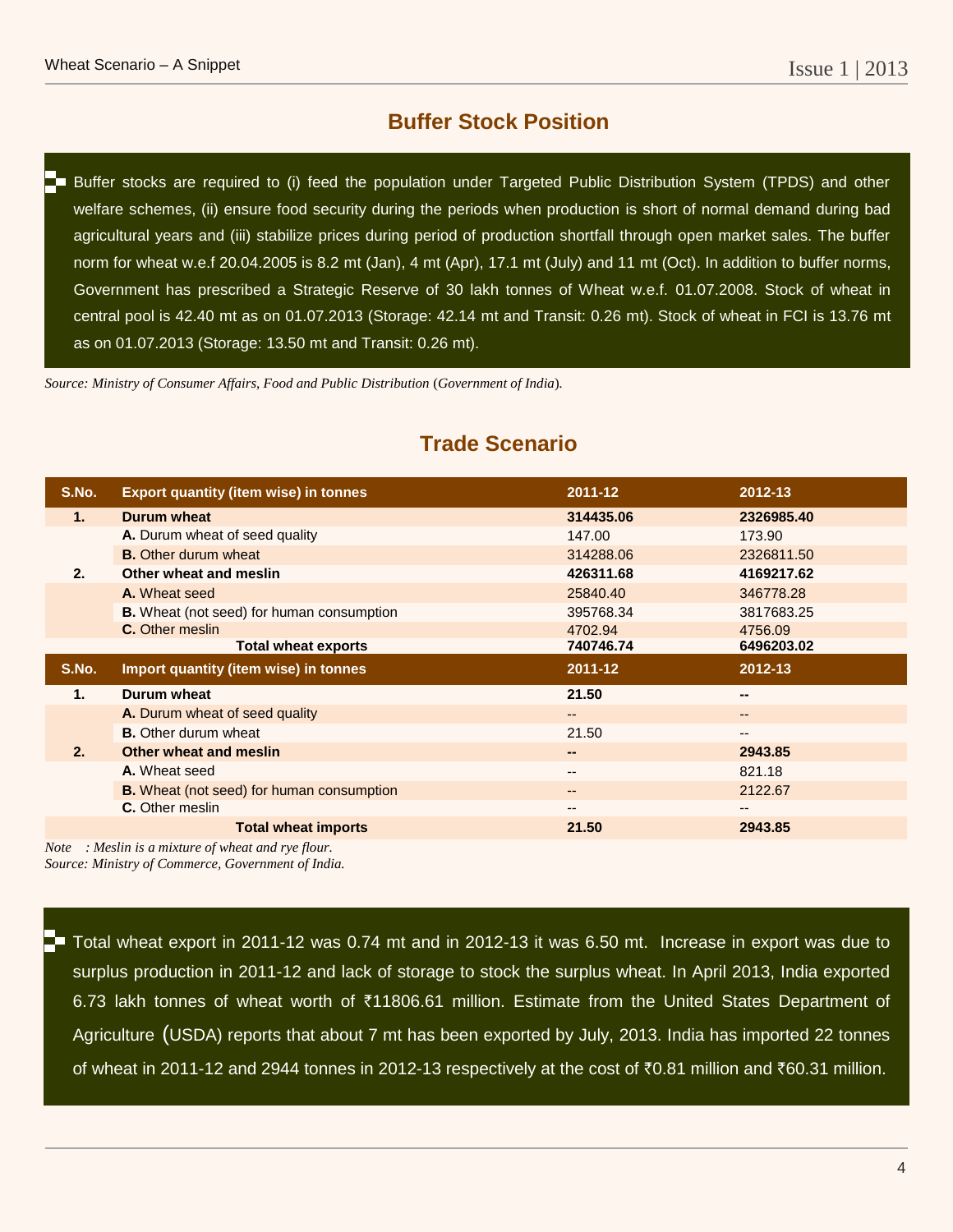## **Costs and Returns from Wheat (2010-11)**

| <b>Items</b>                                      | <b>Bihar</b>         | Gujarat      | <b>Haryana</b> | <b>HP</b>      | <b>MP</b>               | <b>Maharashtra</b> | Punjab         | <b>Rajasthan</b> | <b>UP</b>      |
|---------------------------------------------------|----------------------|--------------|----------------|----------------|-------------------------|--------------------|----------------|------------------|----------------|
| Cost of Cultivation (₹/ha)                        | 24348                | 27297        | 42323          | 17862          | 27532                   | 36488              | 42984          | 31631            | 35984          |
| Cost of Production (₹/Qtl)                        | 764                  | 709          | 773            | 1056           | 834                     | 1257               | 872            | 667              | 804            |
| Gross Returns (₹/ha)                              | 32458                | 45901        | 63914          | 18648          | 41728                   | 41474              | 58133          | 53551            | 48104          |
| Value of Main Product (₹/ha)                      | 27003                | 42945        | 52959          | 13169          | 35638                   | 40539              | 50621          | 44536            | 39529          |
| Value of By-Product (₹/ha)                        | 5455                 | 2955         | 10955          | 5479           | 6090                    | 935                | 7511           | 9015             | 8575           |
| Material and Labour Input per Hectare             |                      |              |                |                |                         |                    |                |                  |                |
| Seed (Kg.)                                        | 113                  | 157          | 117            | 113            | 116                     | 116                | 107            | 151              | 144            |
| Fertilizer (Kg. Nutrients)                        | 126                  | 179          | 203            | 58             | 105                     | 192                | 245            | 133              | 182            |
| Manure (Qtl.)                                     | $\mathbf{0}$         | $\mathbf{1}$ | $\mathbf 0$    | 25             | $\mathbf 0$             | $\mathbf 0$        | $\mathbf{1}$   | 3                | $\mathbf{1}$   |
| Human Labour* (Man Hrs.)                          | 479                  | 361          | 284            | 225            | 288                     | 520                | 161            | 464              | 440            |
| Animal Labour (Pair Hrs.)                         | 32                   | 9            | $\overline{2}$ | 34             | 14                      | 44                 | $\mathbf{1}$   | 6                | 6              |
| Rate per Unit (₹)                                 |                      |              |                |                |                         |                    |                |                  |                |
| Seed (Kg.)                                        | 18                   | 20           | 16             | 12             | 17                      | 26                 | 15             | 16               | 15             |
| Fertilizer (Kg. Nutrients)                        | 16                   | 14           | 13             | 12             | 14                      | 15                 | 13             | 15               | 15             |
| Manure (Qtl.)                                     | 25                   | 48           | 8              | 43             | 29                      | 184                | 10             | 42               | 35             |
| Human Labour (Man Hrs.)                           | 13                   | 12           | 29             | 18             | 16                      | 16                 | 28             | 18               | 15             |
| Animal Labour (Pair Hrs.)                         | 26                   | 55           | 91             | 9              | 39                      | 55                 | 79             | 20               | 110            |
| Derived Yield (Qtl./ha)                           | 26                   | 36           | 45             | 12             | 28                      | 28                 | 43             | 40               | 37             |
| *Break-Up Human Labour Hours                      | 479                  | 361          | 284            | 225            | 288                     | 520                | 161            | 464              | 440            |
| Family                                            | 266                  | 201          | 180            | 211            | 183                     | 288                | 66             | 377              | 289            |
| Attached                                          | $\mathbf{1}$         | 6            | 12             | $\mathbf 0$    | $\bf 8$                 | 44                 | 18             | 12               | 4              |
| Casual                                            | 212                  | 155          | 92             | 14             | 97                      | 188                | 77             | 75               | 147            |
| Item wise Breakup of Cost of Cultivation (₹/ha)   |                      |              |                |                |                         |                    |                |                  |                |
| A. Operational Cost                               | 17544                | 18402        | 22564          | 10780          | 15097                   | 25748              | 18120          | 18855            | 21288          |
| Human Labour                                      | 6273                 | 4468         | 8188           | 4008           | 4579                    | 8377               | 4516           | 8437             | 6563           |
|                                                   | Family<br>3475       | 2518         | 4873           | 3697           | 2915                    | 4766               | 1694           | 6689             | 4092           |
| Attached                                          | 9                    | 80           | 326            | $\overline{2}$ | 149                     | 685                | 456            | 212              | 52             |
| Casual                                            | 2789                 | 1870         | 2989           | 309            | 1514                    | 2926               | 2366           | 1535             | 2419           |
| <b>Animal Labour</b>                              | 837                  | 503          | 212            | 296            | 548                     | 2414               | 60             | 132              | 616            |
|                                                   | Hired<br>274         | 113          | $\mathbf{1}$   | 95             | 72                      | 587                | $\overline{a}$ | 39               | 10             |
| Owned                                             | 563                  | 390          | 211            | 202            | 476                     | 1827               | 59             | 93               | 607            |
| Machine Labour                                    | 3397                 | 3690         | 5714           | 2847           | 3913                    | 4895               | 6420           | 3400             | 5028           |
|                                                   | <b>Hired</b><br>3355 | 3556         | 4875           | 2817           | 3720                    | 4785               | 4898           | 3336             | 4675           |
| Owned                                             | 42                   | 134          | 839            | 30             | 193                     | 110                | 1523           | 65               | 352            |
| Seed                                              | 2005                 | 3085         | 1825           | 1351           | 1938                    | 2966               | 1575           | 2352             | 2218           |
| Fertilizer & Manure                               | 2057                 | 2610         | 2732           | 1755           | 1511                    | 2945               | 3268           | 2096             | 2731           |
| Fertilizer                                        | 2051                 | 2557         | 2730           | 687            | 1510                    | 2885               | 3260           | 1951             | 2691           |
| Manure                                            | 6                    | 54           | $\overline{2}$ | 1068           | $\mathbf{1}$            | 60                 | 8              | 145              | 40             |
| Insecticides                                      | $\mathbf{0}$         | 318          | 674            | 32             | 14                      | 106                | 1338           | 17               | 40             |
| <b>Irrigation Charges</b>                         | 2549                 | 3246         | 2636           | 275            | 2226                    | 3408               | 340            | 2053             | 3570           |
| <b>Miscellaneous</b>                              | $\mathbf{0}$         | $\mathbf 0$  | 46             | $\overline{0}$ | $\overline{0}$          | $\mathbf{0}$       | 105            | $\overline{0}$   | $\overline{0}$ |
| Interest on Working Capital                       | 426                  | 481          | 536            | 215            | 369                     | 636                | 498            | 369              | 521            |
| <b>B. Fixed Costs</b>                             | 6804                 | 8895         | 19759          | 7083           | 12435                   | 10740              | 24864          | 12776            | 14697          |
| Rental Value of Owned Land                        | 5609                 | 7401         | 16206          | 4340           | 10432                   | 6914               | 16287          | 8758             | 10861          |
| Rent Paid For Leased-in-Land                      | $\pmb{0}$            | 171          | 47             | 6              | $\pmb{0}$               | $\pmb{0}$          | 4561           | 324              | 408            |
| Land Revenue, Taxes and Cess                      | 31                   | 9            | 0              | 18             | $\overline{\mathbf{4}}$ | 21                 | 0              | 10               | 6              |
| Depreciation                                      | 222                  | 144          | 333            | 486            | 403                     | 410                | 383            | 406              | 604            |
| Interest on Fixed Capital                         | 941                  | 1170         | 3173           | 2233           | 1596                    | 3395               | 3634           | 3277             | 2816           |
| <b>Total Cost [Operational Cost + Fixed Cost]</b> | 24348                | 27297        | 42323          | 17862          | 27532                   | 36488              | 42984          | 31631            | 35984          |
| <b>Benefit - Cost Ratio</b>                       | 1.33                 | 1.68         | 1.51           | 1.04           | 1.52                    | 1.14               | 1.35           | 1.69             | 1.34           |

*Source: DES* (*Government of India*)*.*